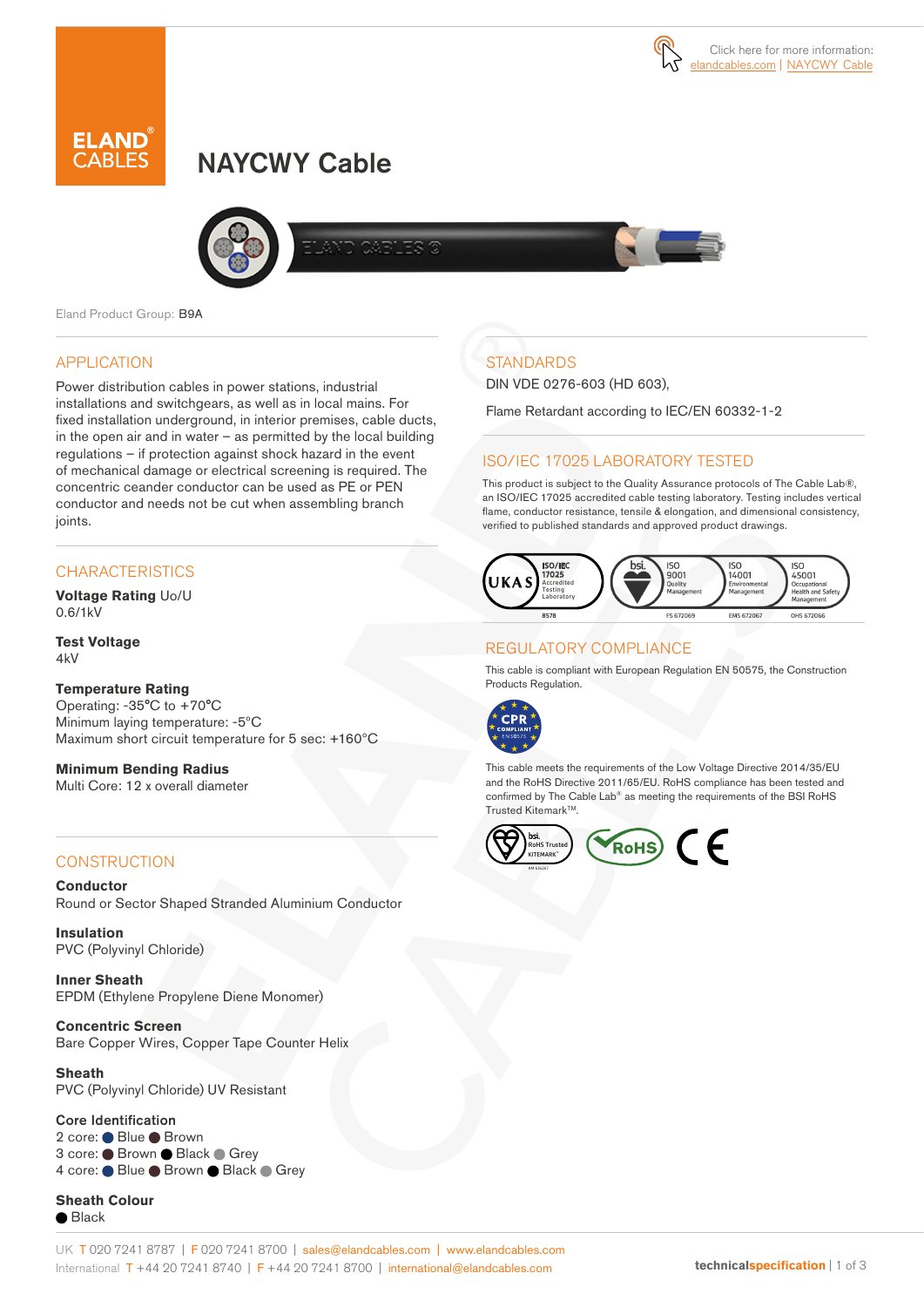

# DIMENSIONS

| ELAND PART NO.  | NO. OF<br>CORES | <b>NOMINAL CROSS</b><br><b>SECTIONAL AREA</b><br>mm <sup>2</sup> | SHAPE OF<br>CONDUCTOR | NOMINAL<br><b>THICKNESS OF</b><br><b>INSULATION</b><br>mm | <b>NOMINAL</b><br><b>THICKNESS OF</b><br>OUTER SHEATH<br>mm | NOMINAL OVERALL<br>DIAMETER<br>mm | <b>NOMINAL</b><br>WEIGHT<br>kg/km | MAXIMUM<br><b>PULLING</b><br><b>FORCE</b><br>Ν |
|-----------------|-----------------|------------------------------------------------------------------|-----------------------|-----------------------------------------------------------|-------------------------------------------------------------|-----------------------------------|-----------------------------------|------------------------------------------------|
| B9AR02016/10BK  | $\mathbf{2}$    | 16/16                                                            | <b>RE</b>             | 1.0                                                       | 1.8                                                         | 20                                | 584                               | 960                                            |
| B9AM03016/10BK  | 3               | 16/16                                                            | <b>RM</b>             | 1.0                                                       | 1.8                                                         | 21                                | 644                               | 1440                                           |
| B9AM03025/16BK  | 3               | 25/16                                                            | <b>RM</b>             | 1.2                                                       | 1.8                                                         | 26                                | 887                               | 2250                                           |
| B9AS03050/25BK  | 3               | 50/25                                                            | <b>SM</b>             | 1.4                                                       | 1.9                                                         | 29                                | 1248                              | 4500                                           |
| B9AE03050/50BK  | 3               | 50/50                                                            | <b>SE</b>             | 1.4                                                       | 1.9                                                         | 28                                | 1315                              | 4500                                           |
| B9AE03070/70BK  | 3               | 70/70                                                            | <b>SE</b>             | 1.4                                                       | 2.0                                                         | 33                                | 1772                              | 6300                                           |
| B9AS03095/50BK  | 3               | 95/50                                                            | <b>SM</b>             | 1.6                                                       | 2.2                                                         | 37                                | 2099                              | 8550                                           |
| B9AE03095/95BK  | 3               | 95/95                                                            | <b>SE</b>             | 1.6                                                       | 2.2                                                         | 37                                | 2326                              | 8550                                           |
| B9AS03120/70BK  | 3               | 120/70                                                           | <b>SM</b>             | 1.6                                                       | 2.3                                                         | 41                                | 2565                              | 10800                                          |
| B9AE03120/120BK | 3               | 120/120                                                          | <b>SE</b>             | 1.6                                                       | 2.3                                                         | 39                                | 2783                              | 10800                                          |
| B9AS03120/70BK  | 3               | 150/70                                                           | <b>SM</b>             | 1.8                                                       | 2.4                                                         | 45                                | 3083                              | 13500                                          |
| B9AS03150/150BK | 3               | 150/150                                                          | <b>SM</b>             | 1.8                                                       | 2.4                                                         | 45                                | 3513                              | 13500                                          |
| B9AE03150/150BK | 3               | 150/150                                                          | <b>SE</b>             | 1.8                                                       | 2.4                                                         | 43                                | 3377                              | 13500                                          |
| B9AS03185/95BK  | 3               | 185/95                                                           | <b>SM</b>             | 2.0                                                       | 2.6                                                         | 50                                | 3760                              | 16650                                          |
| B9AS03185/185BK | 3               | 185/185                                                          | <b>SM</b>             | 2.0                                                       | 2.6                                                         | 50                                | 4324                              | 16650                                          |
| B9AE03185/185BK | 3               | 185/185                                                          | <b>SE</b>             | 2.0                                                       | 2.6                                                         | 47                                | 4155                              | 16650                                          |
| B9AE03240/120BK | 3               | 240/120                                                          | <b>SM</b>             | 2.2                                                       | 2.9                                                         | 57                                | 5604                              | 21600                                          |
| B9AE03240/240BK | 3               | 240/240                                                          | <b>SE</b>             | 2.2                                                       | 2.8                                                         | 56                                | 4781                              | 21600                                          |
| B9AR04016/10BK  | $\overline{4}$  | 16/16                                                            | <b>RE</b>             | 1.0                                                       | 1.8                                                         | 23                                | 739                               | 1290                                           |
| B9AM04025/16BK  | $\overline{4}$  | 25/16                                                            | <b>RM</b>             | 1.2                                                       | 1.8                                                         | 28                                | 1052                              | 3000                                           |
| B9AR04025/16BK  | $\overline{4}$  | 25/16                                                            | RE                    | 1.2                                                       | 1.8                                                         | 27                                | 1006                              | 3000                                           |
| B9AR04035/16BK  | $\overline{4}$  | 35/16                                                            | <b>RE</b>             | 1.2                                                       | 1.8                                                         | 29                                | 1227                              | 4200                                           |
| B9AS04050/25BK  | $\overline{4}$  | 50/25                                                            | <b>SM</b>             | 1.4                                                       | 2.0                                                         | 31                                | 1551                              | 6000                                           |
| B9AE04050/25BK  | $\overline{4}$  | 50/25                                                            | <b>SE</b>             | 1.4                                                       | 2.0                                                         | 31                                | 1474                              | 6000                                           |
| B9AS04070/35BK  | $\overline{4}$  | 70/35                                                            | <b>SM</b>             | 1.4                                                       | 2.1                                                         | 35                                | 1982                              | 11400                                          |
| B9AE04070/35BK  | 4               | 70/35                                                            | <b>SE</b>             | 1.4                                                       | 2.1                                                         | 34                                | 1871                              | 8400                                           |
| B9AS04095/50BK  | $\overline{4}$  | 95/50                                                            | <b>SM</b>             | 1.6                                                       | 2.3                                                         | 40                                | 2588                              | 11400                                          |
| B9AE04095/50BK  | $\overline{4}$  | 95/50                                                            | <b>SE</b>             | 1.6                                                       | 2.3                                                         | 39                                | 2473                              | 11400                                          |
| B9AS04120/70BK  | $\overline{4}$  | 120/70                                                           | <b>SM</b>             | 1.6                                                       | 2.4                                                         | 45                                | 3237                              | 14400                                          |
| B9AE04120/70BK  | 4               | 120/70                                                           | <b>SE</b>             | 1.6                                                       | 2.4                                                         | 43                                | 3117                              | 14400                                          |
| B9AS04150/70BK  | $\overline{4}$  | 150/70                                                           | ${\sf SM}$            | $1.8\,$                                                   | 2.6                                                         | 50                                | 3871                              | 18000                                          |
| B9AE04150/70BK  | 4               | 150/70                                                           | SE                    | 1.8                                                       | 2.6                                                         | 47                                | 3695                              | 18000                                          |
| B9AS04185/95BK  | 4               | 185/95                                                           | SM                    | 2.0                                                       | 2.8                                                         | 55                                | 4754                              | 22200                                          |
| B9AE04185/95BK  | 4               | 185/95                                                           | SE                    | 2.0                                                       | 2.8                                                         | 53                                | 4539                              | 22200                                          |
| B9AS04240/120BK | 4               | 240/120                                                          | <b>SM</b>             | 2.2                                                       | 3.0                                                         | 62                                | 6100                              | 28800                                          |
| B9AE04240/120BK | 4               | 240/120                                                          | $\mathsf{SE}$         | $2.2\,$                                                   | $3.0\,$                                                     | 58                                | 5786                              | 28800                                          |